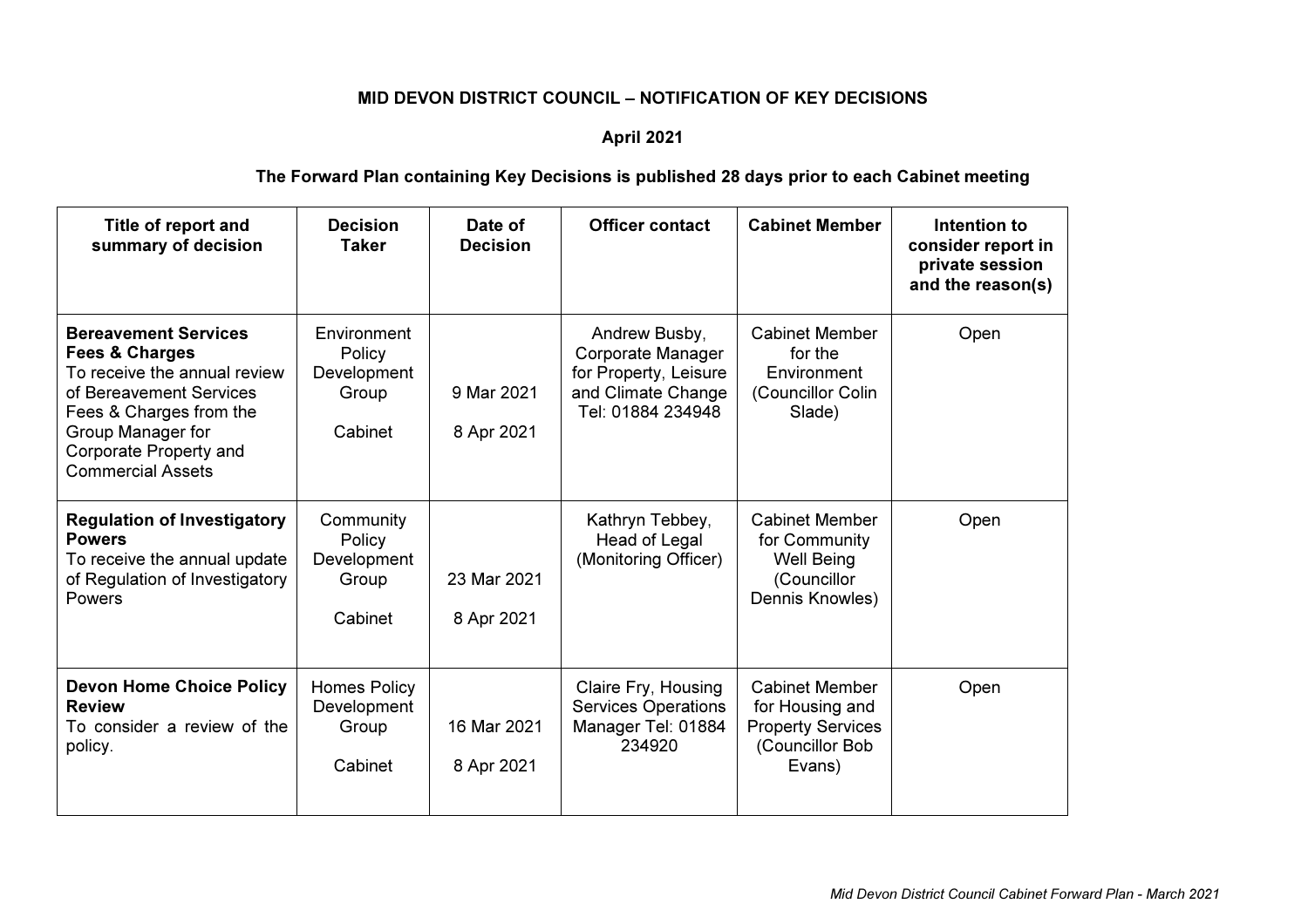| Title of report and<br>summary of decision                                                                                                                                                                                     | <b>Decision</b><br><b>Taker</b>                        | Date of<br><b>Decision</b> | <b>Officer contact</b>                                                                                                              | <b>Cabinet Member</b>                                                                         | Intention to<br>consider report in<br>private session<br>and the reason(s) |
|--------------------------------------------------------------------------------------------------------------------------------------------------------------------------------------------------------------------------------|--------------------------------------------------------|----------------------------|-------------------------------------------------------------------------------------------------------------------------------------|-----------------------------------------------------------------------------------------------|----------------------------------------------------------------------------|
| <b>Community Safety Action</b><br>Plan<br>To consider a report outlining<br>the Council's Community<br>Safety Action Plan, and to<br>seek Members<br>recommendation to<br>acknowledge and accept the<br>priorities action plan | Community<br>Policy<br>Development<br>Group<br>Cabinet | 23 Mar 2021<br>8 Apr 2021  | Simon Newcombe,<br><b>Corporate Manager</b><br>for Public Health,<br>Regulation and<br>Housing Tel: 01884<br>244615                 | <b>Cabinet Member</b><br>for Community<br><b>Well Being</b><br>(Councillor<br>Dennis Knowles) | Open                                                                       |
| <b>Community Engagement</b><br><b>Strategy (Including Action</b><br>Plan)<br>To receive the 2 yearly<br>review of the Community<br><b>Engagement Strategy and</b><br><b>Action Plan</b>                                        | Community<br>Policy<br>Development<br>Group<br>Cabinet | 23 Mar 2021<br>8 Apr 2021  | Lisa Lewis,<br><b>Corporate Manager</b><br>for Business<br><b>Transformation and</b><br>Customer<br>Engagement Tel:<br>01884 234981 | <b>Cabinet Member</b><br>for Community<br><b>Well Being</b><br>(Councillor<br>Dennis Knowles) | Open                                                                       |
| <b>Corporate Anti Social</b><br><b>Behaviour Policy</b><br>To receive the 3 yearly<br>review of the Corporate Anti<br>Social Behaviour Policy                                                                                  | Community<br>Policy<br>Development<br>Group<br>Cabinet | 23 Mar 2021<br>8 Apr 2021  | Jill May, Director of<br><b>Business</b><br>Improvement and<br><b>Operations Tel:</b><br>01884 234381                               | <b>Cabinet Member</b><br>for Community<br><b>Well Being</b><br>(Councillor<br>Dennis Knowles) | Open                                                                       |
| <b>Air Quality Action Plan</b><br>To receive the 4 yearly<br>review of the Air Quality<br>Action Plan from the Group                                                                                                           | Community<br>Policy<br>Development<br>Group            | 23 Mar 2021                | Simon Newcombe,<br><b>Corporate Manager</b><br>for Public Health,<br>Regulation and                                                 | <b>Cabinet Member</b><br>for Community<br><b>Well Being</b><br>(Councillor                    | Open                                                                       |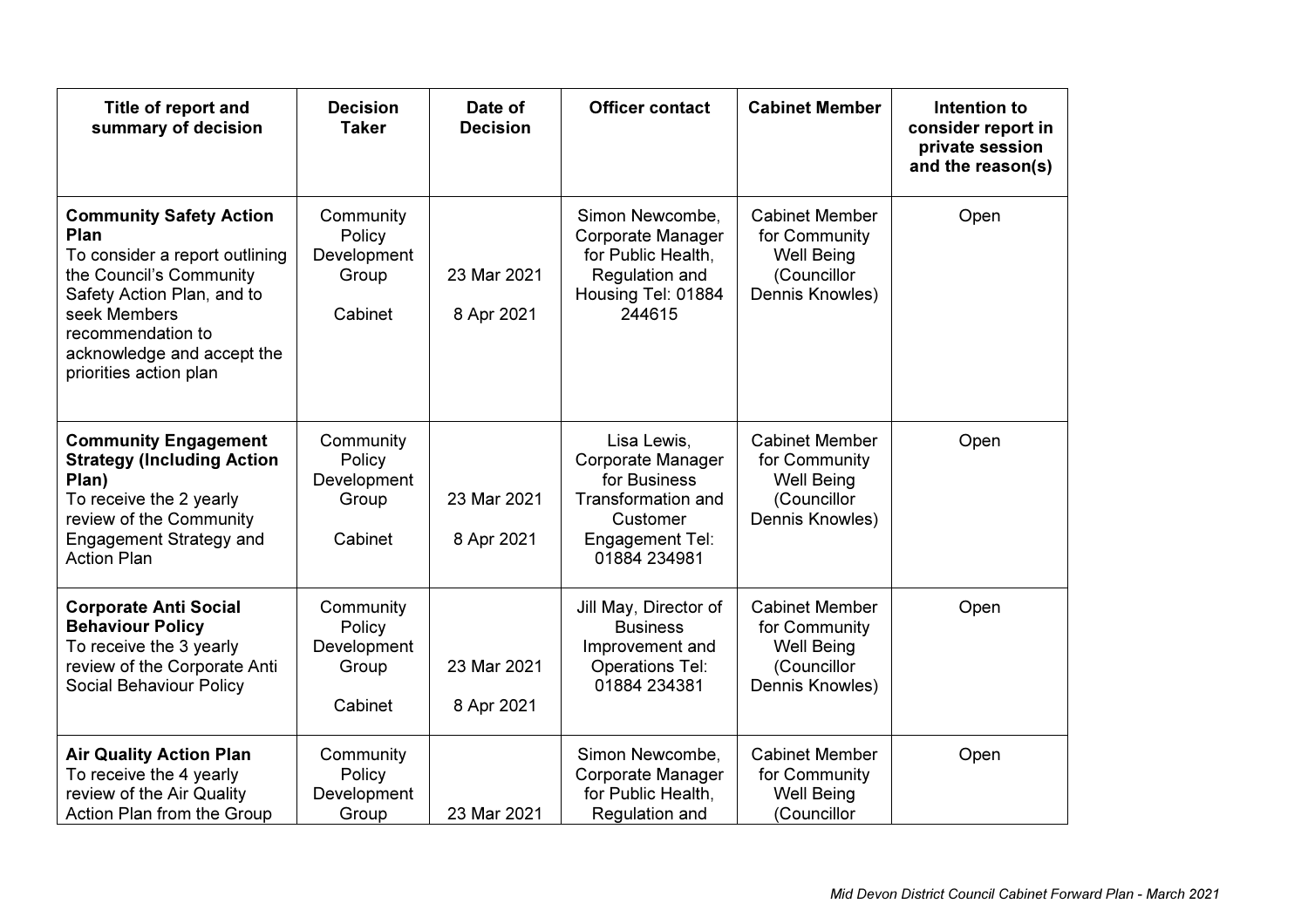| Title of report and<br>summary of decision                                                                                                                      | <b>Decision</b><br><b>Taker</b> | Date of<br><b>Decision</b> | <b>Officer contact</b>                                                                   | <b>Cabinet Member</b>                                                                                          | Intention to<br>consider report in<br>private session<br>and the reason(s) |
|-----------------------------------------------------------------------------------------------------------------------------------------------------------------|---------------------------------|----------------------------|------------------------------------------------------------------------------------------|----------------------------------------------------------------------------------------------------------------|----------------------------------------------------------------------------|
| Manager for Public Health<br>and Regulatory Services                                                                                                            | Cabinet                         | 8 Apr 2021                 | Housing Tel: 01884<br>244615                                                             | Dennis Knowles)                                                                                                |                                                                            |
| <b>Crediton NHS Hub Phase 2</b><br>To consider a funding<br>request.                                                                                            | Cabinet                         | 8 Apr 2021                 | Andrew Jarrett,<br>Deputy Chief<br>Executive (S151)<br>Tel: 01884 234242                 | <b>Cabinet Member</b><br>for Finance<br>(Councillor<br>Andrew Moore)                                           | Part exempt                                                                |
| <b>Shopfront Design Guide</b><br>To consider a draft shopfront<br>design guide for public<br>consultation                                                       | Cabinet                         | 8 Apr 2021                 | Jenny Clifford, Head<br>of Planning,<br>Economy and<br>Regeneration Tel:<br>01884 234346 | <b>Cabinet Member</b><br>for Planning and<br>Economic<br>Regeneration<br>(Councillor<br>Richard<br>Chesterton) | Open                                                                       |
| <b>Cullompton Conservation</b><br><b>Management Plan</b><br>To consider a draft<br><b>Cullompton Conservation</b><br>Management Plan for public<br>consultation | Cabinet                         | 8 Apr 2021                 | Jenny Clifford, Head<br>of Planning,<br>Economy and<br>Regeneration Tel:<br>01884 234346 | <b>Cabinet Member</b><br>for Planning and<br>Economic<br>Regeneration<br>(Councillor<br>Richard<br>Chesterton) | Open                                                                       |
| <b>Cullompton Heritage</b><br><b>Action Zone</b><br>To consider a report seeking<br>to establish decision making<br>authority for the award of                  | Cabinet                         | 8 Apr 2021                 | Jenny Clifford, Head<br>of Planning,<br>Economy and<br>Regeneration Tel:<br>01884 234346 | <b>Cabinet Member</b><br>for Planning and<br>Economic<br>Regeneration<br>(Councillor                           | Open                                                                       |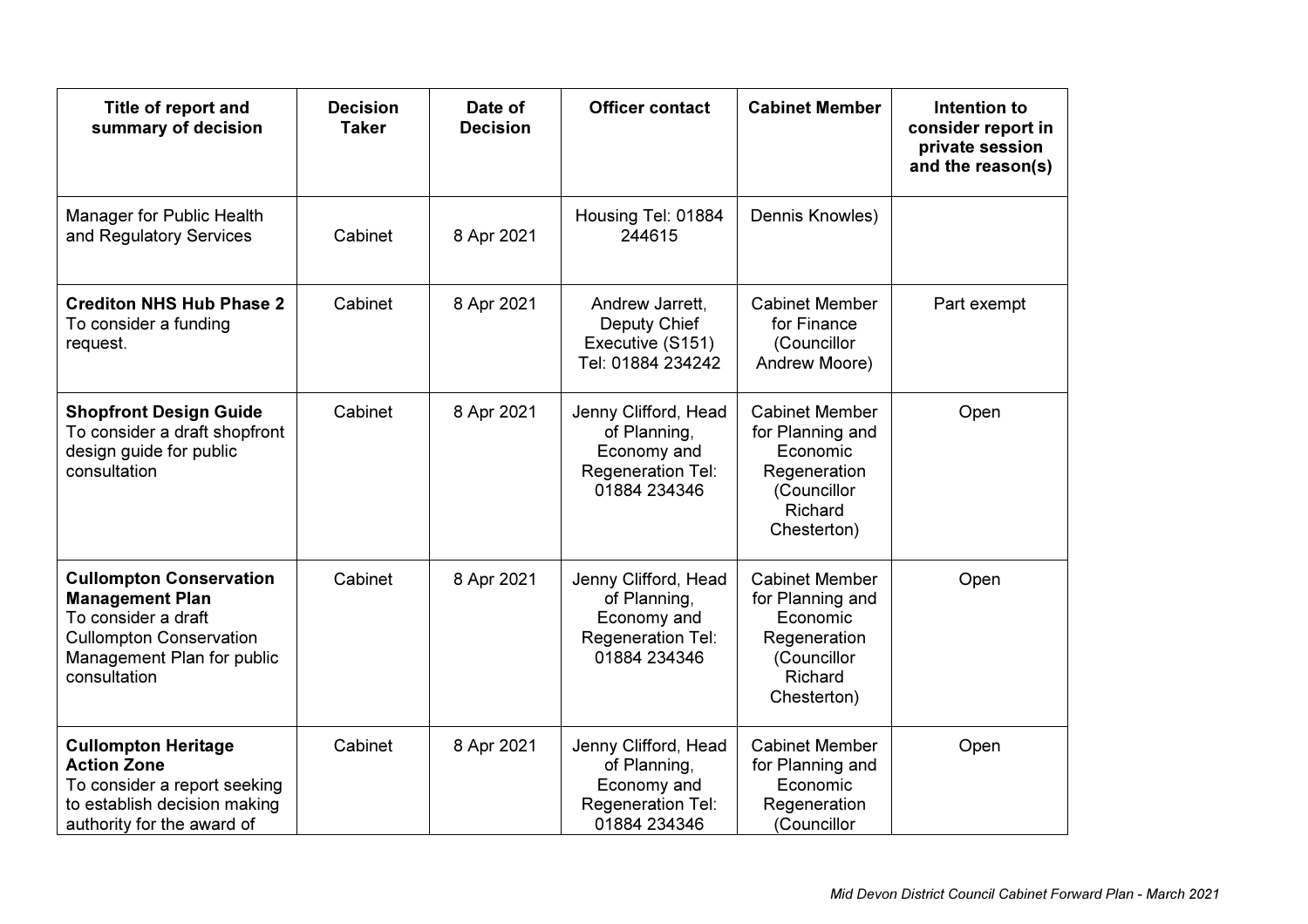| Title of report and<br>summary of decision                                                                                                                                   | <b>Decision</b><br><b>Taker</b>                          | Date of<br><b>Decision</b> | <b>Officer contact</b>                                                                   | <b>Cabinet Member</b>                                                                             | Intention to<br>consider report in<br>private session<br>and the reason(s) |
|------------------------------------------------------------------------------------------------------------------------------------------------------------------------------|----------------------------------------------------------|----------------------------|------------------------------------------------------------------------------------------|---------------------------------------------------------------------------------------------------|----------------------------------------------------------------------------|
| grants under the project                                                                                                                                                     |                                                          |                            |                                                                                          | Richard<br>Chesterton)                                                                            |                                                                            |
| <b>Vinyl Flooring Contract</b><br>2021-2024<br>To consider the outcome of<br>the tender process                                                                              | Cabinet                                                  | 8 Apr 2021                 | Mike Lowman,<br><b>Building Services</b><br><b>Operations Manager</b>                    | <b>Cabinet Member</b><br>for Housing and<br><b>Property Services</b><br>(Councillor Bob<br>Evans) | Part exempt                                                                |
| <b>Public Spaces Protection</b><br>Order<br>To consider the outcome of<br>the public consultation and<br>any recommendations.                                                | Environment<br>Policy<br>Development<br>Group<br>Cabinet | 13 Apr 2021<br>13 May 2021 | Darren Beer,<br><b>Operations Manager</b><br>for Street Scene                            | <b>Cabinet Member</b><br>for the<br>Environment<br>(Councillor Colin<br>Slade)                    | Open                                                                       |
| <b>Options for Accelerating</b><br><b>Affordable Housing</b><br><b>Delivery in the District</b><br>To consider additional<br>governance arrangements<br>for housing delivery | Scrutiny<br>Committee<br>Cabinet                         | 19 Apr 2021<br>13 May 2021 | Andrew Jarrett,<br>Deputy Chief<br>Executive (S151)<br>Tel: 01884 234242                 | <b>Cabinet Member</b><br>for Housing and<br><b>Property Services</b><br>(Councillor Bob<br>Evans) | Open                                                                       |
| <b>Cullompton Town Centre</b><br><b>Masterplan</b><br>To consider a report with<br>regard to the stage 2 public<br>consultation.                                             | Cabinet                                                  | 13 May 2021                | Jenny Clifford, Head<br>of Planning,<br>Economy and<br>Regeneration Tel:<br>01884 234346 | <b>Cabinet Member</b><br>for Planning and<br>Economic<br>Regeneration<br>(Councillor<br>Richard   | Open                                                                       |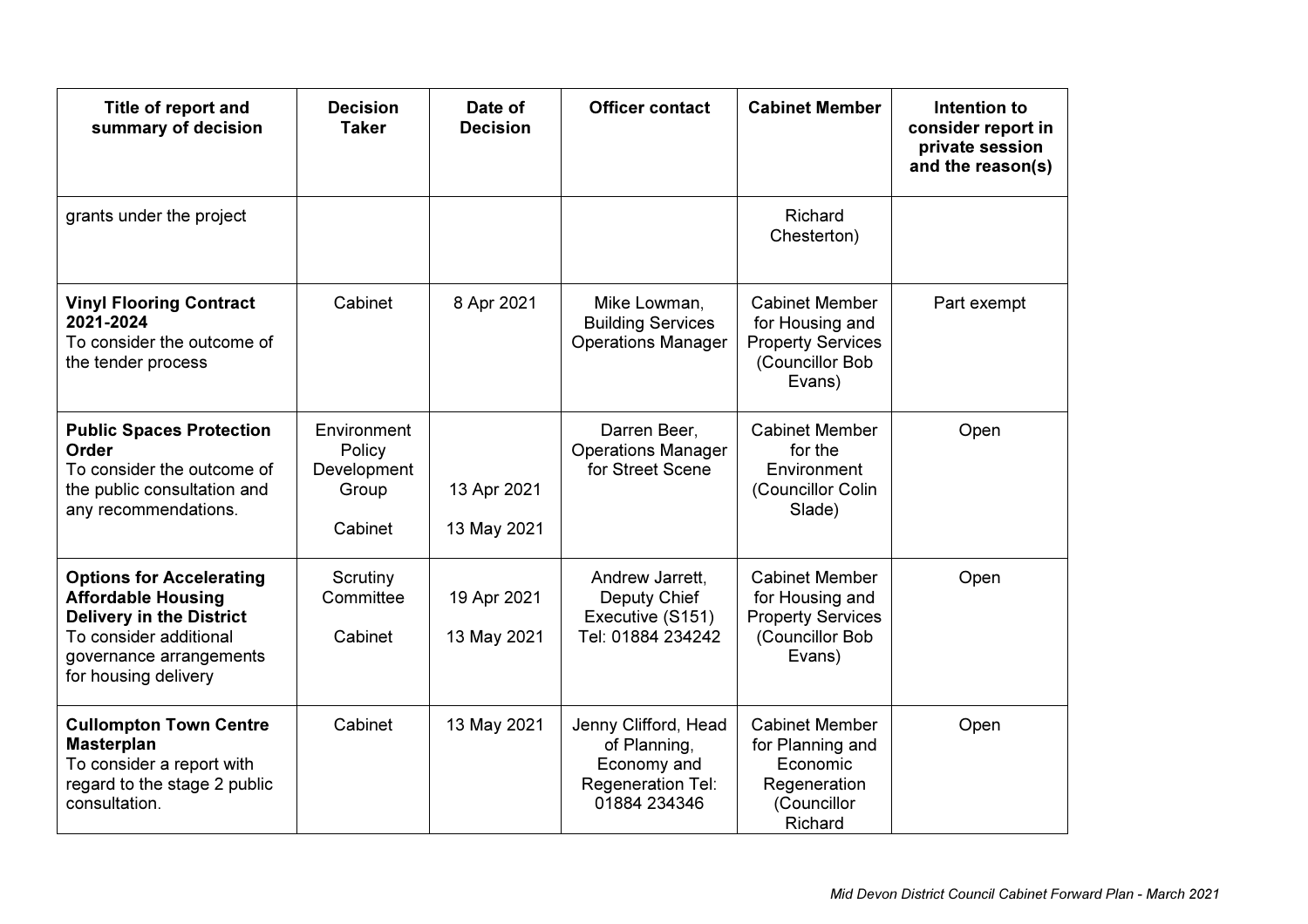| Title of report and<br>summary of decision                                                                                                           | <b>Decision</b><br><b>Taker</b>                          | Date of<br><b>Decision</b> | <b>Officer contact</b>                                                                                 | <b>Cabinet Member</b>                                                                                          | Intention to<br>consider report in<br>private session<br>and the reason(s) |
|------------------------------------------------------------------------------------------------------------------------------------------------------|----------------------------------------------------------|----------------------------|--------------------------------------------------------------------------------------------------------|----------------------------------------------------------------------------------------------------------------|----------------------------------------------------------------------------|
|                                                                                                                                                      |                                                          |                            |                                                                                                        | Chesterton)                                                                                                    |                                                                            |
| <b>Tiverton Town Centre</b><br><b>Masterplan</b><br>To consider a draft<br>masterplan for public<br>consultation                                     | Cabinet                                                  | 13 May 2021                | Jenny Clifford, Head<br>of Planning,<br>Economy and<br>Regeneration Tel:<br>01884 234346               | <b>Cabinet Member</b><br>for Planning and<br>Economic<br>Regeneration<br>(Councillor<br>Richard<br>Chesterton) | Open                                                                       |
| <b>Tree Policy</b><br>5 yearly review                                                                                                                | Environment<br>Policy<br>Development<br>Group<br>Cabinet | 18 May 2021<br>10 Jun 2021 | Andrew Busby,<br>Corporate Manager<br>for Property, Leisure<br>and Climate Change<br>Tel: 01884 234948 | <b>Cabinet Member</b><br>for the<br>Environment<br>(Councillor Colin<br>Slade)                                 | Open                                                                       |
| <b>Draft MDDC Litter Strategy</b><br>To receive the MDDC Litter<br>Strategy                                                                          | Environment<br>Policy<br>Development<br>Group<br>Cabinet | 18 May 2021<br>10 Jun 2021 | Darren Beer,<br><b>Operations Manager</b><br>for Street Scene                                          | <b>Cabinet Member</b><br>for the<br>Environment<br>(Councillor Colin<br>Slade)                                 | Open                                                                       |
| <b>Devon and Torbay Waste</b><br><b>Strategy Management Plan</b><br>To receive a report which<br>outlines the new draft<br><b>Resource and Waste</b> | Environment<br>Policy<br>Development<br>Group            | 18 May 2021                | Darren Beer,<br><b>Operations Manager</b><br>for Street Scene                                          | <b>Cabinet Member</b><br>for the<br>Environment<br>(Councillor Colin<br>Slade)                                 | Open                                                                       |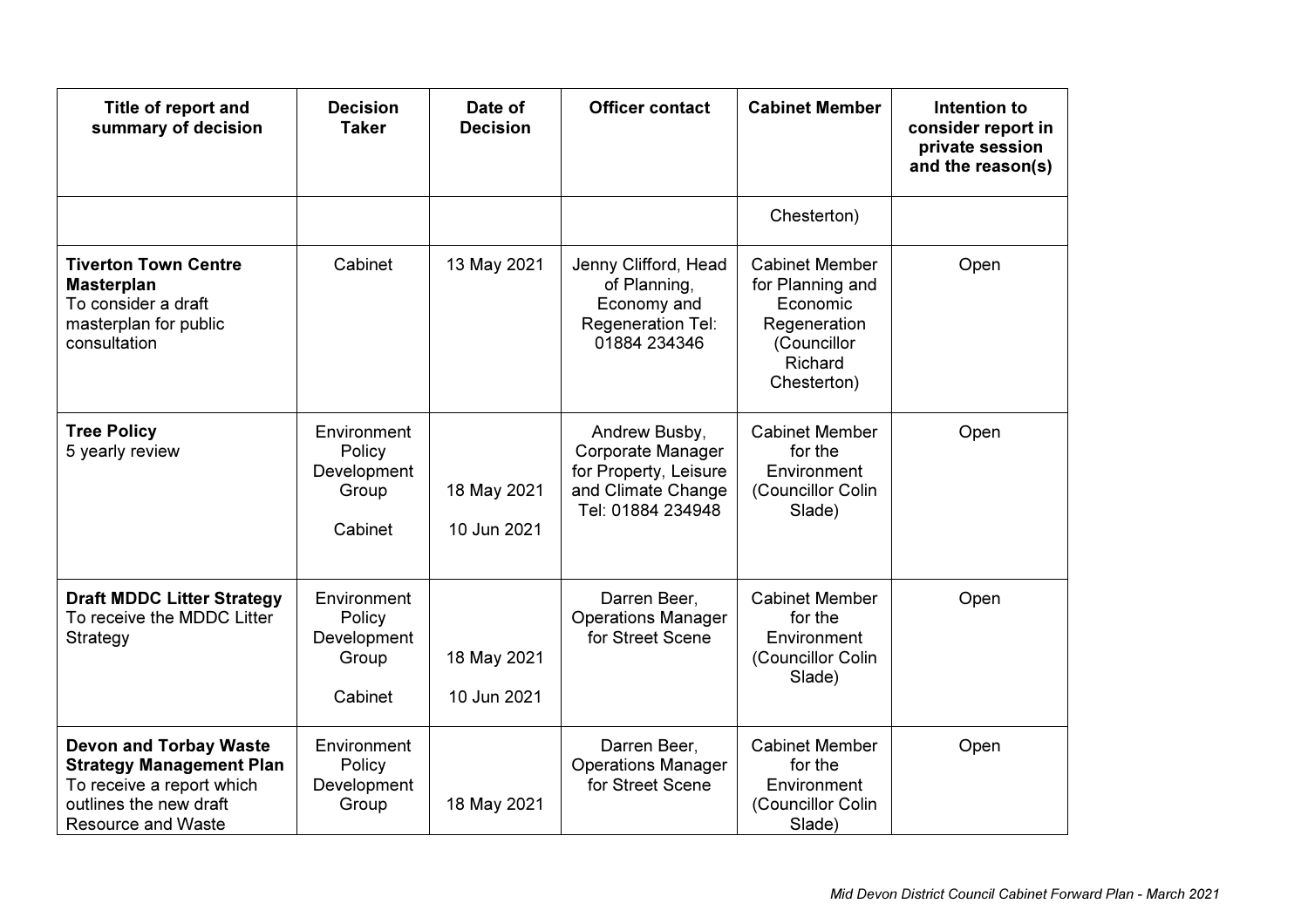| Title of report and<br>summary of decision                                                            | <b>Decision</b><br><b>Taker</b>                        | Date of<br><b>Decision</b> | <b>Officer contact</b>                                                                                       | <b>Cabinet Member</b>                                                                                          | Intention to<br>consider report in<br>private session<br>and the reason(s) |
|-------------------------------------------------------------------------------------------------------|--------------------------------------------------------|----------------------------|--------------------------------------------------------------------------------------------------------------|----------------------------------------------------------------------------------------------------------------|----------------------------------------------------------------------------|
| Management Strategy for<br>Devon and Torbay following<br>public consultation.                         | Cabinet                                                | 10 Jun 2021                |                                                                                                              |                                                                                                                |                                                                            |
| <b>EHOD Economic</b><br><b>Development Strategy</b><br>To<br>consider<br>review<br>a<br>strategy      | Economy<br>Policy<br>Development<br>Group<br>Cabinet   | 20 May 2021<br>10 Jun 2021 | Adrian Welsh,<br>Strategic Manager<br>for Growth,<br>Economy and<br>Delivery Tel: 01884<br>234398            | <b>Cabinet Member</b><br>for Planning and<br>Economic<br>Regeneration<br>(Councillor<br>Richard<br>Chesterton) | Open                                                                       |
| <b>Fees and Charges - Private</b><br><b>Sector Housing</b>                                            | <b>Homes Policy</b><br>Development<br>Group<br>Cabinet | 25 May 2021<br>10 Jun 2021 | Simon Newcombe,<br>Corporate Manager<br>for Public Health,<br>Regulation and<br>Housing Tel: 01884<br>244615 | <b>Cabinet Member</b><br>for Housing and<br><b>Property Services</b><br>(Councillor Bob<br>Evans)              | Open                                                                       |
| <b>Town and Parish Charter</b><br>To receive the 3 yearly<br>review of the Town and<br>Parish Charter | Community<br>Policy<br>Development<br>Group<br>Cabinet | 1 Jun 2021<br>10 Jun 2021  | Jill May, Director of<br><b>Business</b><br>Improvement and<br><b>Operations Tel:</b><br>01884 234381        | <b>Cabinet Member</b><br>for Community<br><b>Well Being</b><br>(Councillor<br>Dennis Knowles)                  | Open                                                                       |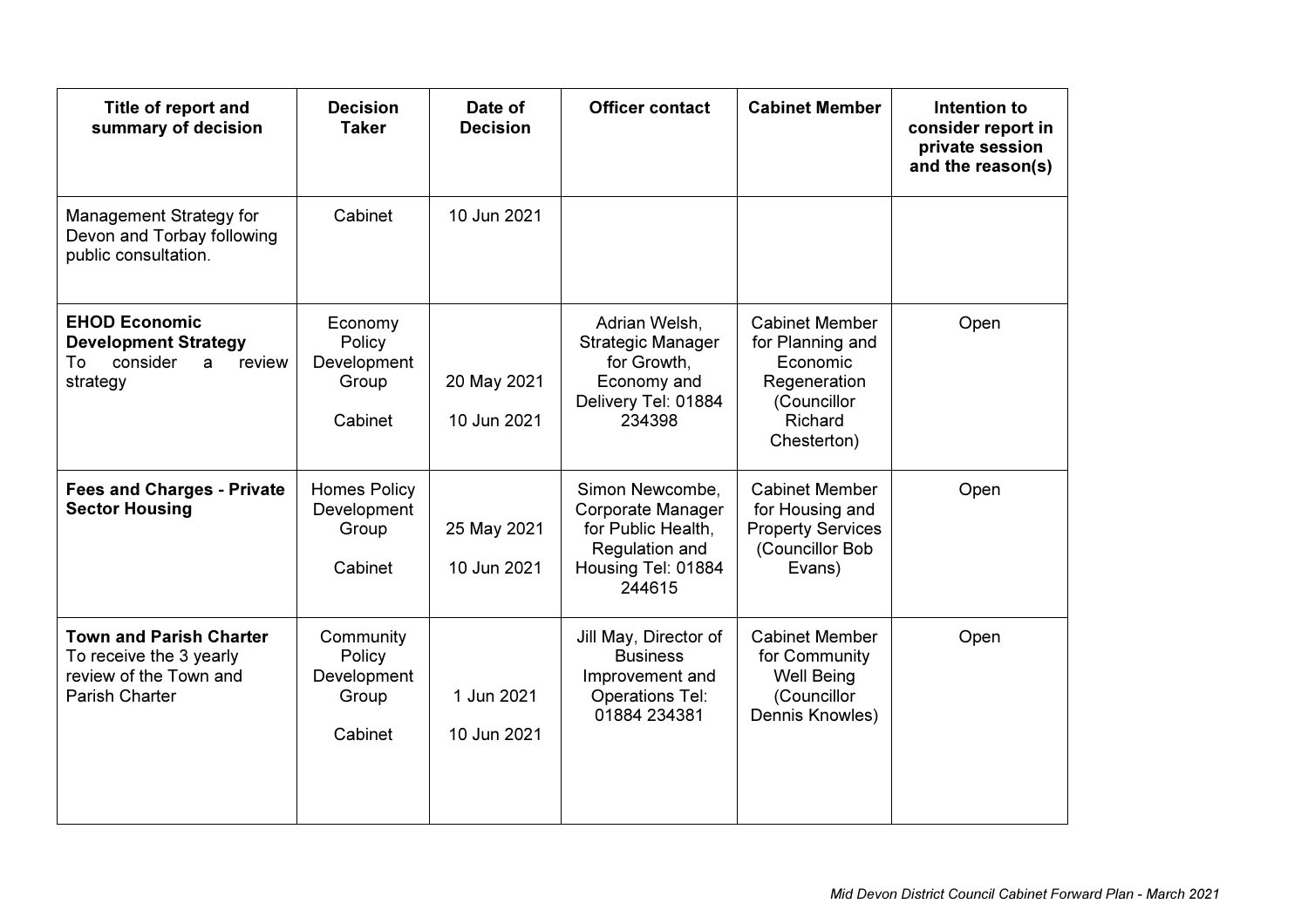| Title of report and<br>summary of decision                                                                                                                                                                 | <b>Decision</b><br><b>Taker</b>               | Date of<br><b>Decision</b> | <b>Officer contact</b>                                                                   | <b>Cabinet Member</b>                                                                                          | Intention to<br>consider report in<br>private session<br>and the reason(s) |
|------------------------------------------------------------------------------------------------------------------------------------------------------------------------------------------------------------|-----------------------------------------------|----------------------------|------------------------------------------------------------------------------------------|----------------------------------------------------------------------------------------------------------------|----------------------------------------------------------------------------|
| Information with regard to<br>the possible creation of a<br><b>Teckal compliant company</b><br>To consider advice<br>surrounding the possibility of<br>creating a new Teckal-<br>compliant company entity. | Cabinet                                       | 10 Jun 2021                | Stephen Walford,<br><b>Chief Executive Tel:</b><br>01884 234201                          | <b>Cabinet Member</b><br>for Housing and<br><b>Property Services</b><br>(Councillor Bob<br>Evans)              | Open                                                                       |
| <b>Joint Strategy for strategic</b><br>planning<br>To consider a report on the<br>proposed joint strategy for<br>strategic planning matters<br>with East Devon, Exeter City<br>and Teignbridge Councils.   | Cabinet                                       | 10 Jun 2021                | Jenny Clifford, Head<br>of Planning,<br>Economy and<br>Regeneration Tel:<br>01884 234346 | <b>Cabinet Member</b><br>for Planning and<br>Economic<br>Regeneration<br>(Councillor<br>Richard<br>Chesterton) | Open                                                                       |
| Outturn report 2020/21<br>To receive the outturn for the<br>financial year 2020/21                                                                                                                         | Cabinet                                       | 10 Jun 2021                | Andrew Jarrett,<br>Deputy Chief<br>Executive (S151)<br>Tel: 01884 234242                 | <b>Cabinet Member</b><br>for Finance<br>(Councillor<br>Andrew Moore)                                           | Open                                                                       |
| <b>Annual Treasury</b><br><b>Management Report</b><br>To consider the annual<br>report                                                                                                                     | Cabinet                                       | 10 Jun 2021                | Andrew Jarrett,<br>Deputy Chief<br>Executive (S151)<br>Tel: 01884 234242                 | <b>Cabinet Member</b><br>for Finance<br>(Councillor<br>Andrew Moore)                                           | Open                                                                       |
| <b>Contracted Out</b><br><b>Enforcement Duties</b><br>Group to receive a report on<br>the options to engage an                                                                                             | Environment<br>Policy<br>Development<br>Group | 13 Jul 2021                | Darren Beer,<br><b>Operations Manager</b><br>for Street Scene                            | <b>Cabinet Member</b><br>for the<br>Environment<br>(Councillor Colin                                           | Open                                                                       |